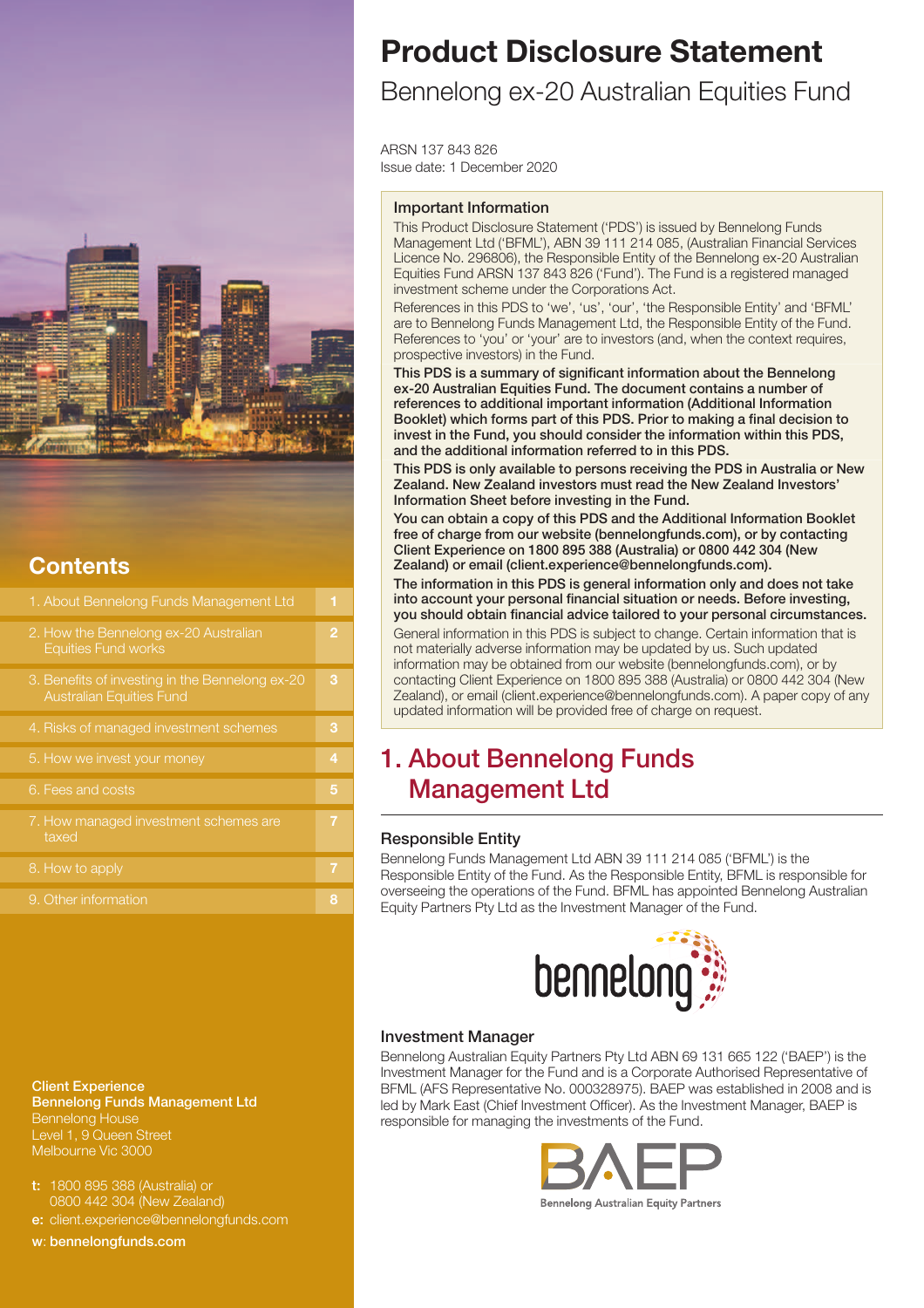## **2. How the Bennelong ex-20 Australian Equities Fund works**

### **How the Fund operates**

The Fund is a registered managed investment scheme and is structured as a unit trust. Investors' funds are pooled and managed in accordance with a set objective and strategy. When you invest in the Fund, you acquire Units. Each Unit entitles the Unitholder (i.e. investor) to a proportionate beneficial interest in the Fund's portfolio of assets, but not to any specific assets of the Fund. The potential for financial gain is made through investors receiving distributions and any increase in capital value of their Units (i.e. if the Unit price is higher than the price at which the investor purchased them). Investors can increase or decrease their investment by acquiring or disposing of interests (Units).

## **Unit prices**

Generally, Unit prices are calculated for each Business Day at close of business on that day and are equal to the Net Asset Value per Unit. The Unit price for the Fund will vary as the market value of assets in the Fund rises or falls. The value of your investment is calculated by multiplying the number of Units you hold in the Fund by the applicable Unit price at that time.

The number of Units you will receive when you invest in the Fund is dependent on the amount of money invested and the application price at the date of application. If you withdraw your funds, we will withdraw your Units based on the withdrawal price for the Business Day on which we receive your withdrawal request. Application and withdrawal requests must be received before 2.00 p.m. Melbourne time on that Business Day. Application and withdrawal requests for mFund investors are subject to different cut-off times. Please contact your broker.

Application and withdrawal prices for each Business Day are based on the Unit price for that Business Day adjusted for the buy/sell spread. Application prices are usually higher than withdrawal prices due to the buy/sell spread (refer to 'Buy/sell spread' in Section 6 of this Fund's Additional Information Booklet). The buy/sell spread is built into the Unit price and represents your contribution to the costs of buying and selling the underlying assets in the Fund. The current application and withdrawal price for the Fund may be obtained by visiting our website bennelongfunds.com or by contacting Client Experience on 1800 895 388 (Australia) or 0800 442 304 (New Zealand) or email (client.experience@bennelongfunds.com).

A copy of the Responsible Entity's description of the formula and method it uses for determining Unit prices, the discretions exercised by the Responsible Entity and its nominees in respect of determining Unit prices, and the documented policy in respect of such discretions is available from the Responsible Entity free of charge.

## **Making an investment in the Fund**

You can invest in the Fund by applying to the Responsible Entity directly for Units:

- by completing the Application Form accompanying the PDS; or
- through a broker using the mFund Settlement Service. Refer to Section 8 for further information.

You can also apply indirectly for Units through an IDPS. Refer to 'Investing through an IDPS' in Section 2 of this Fund's Additional Information Booklet.

#### **Minimum initial investment**

The minimum initial investment for a direct investment in the Fund is \$10,000.

#### **Additional investment**

Direct investors can apply to add to their investment at any time. Direct investors can increase their investment by:

• visiting bennelongfunds.com and downloading and completing the Additional Investment Form, or contacting Client Experience on 1800 895 388 (Australia) or 0800 442 304 (New Zealand) or via email (client.experience@bennelongfunds.com); or

• contacting their broker to increase their investment through the mFund Settlement Service.

The minimum additional investment in the Fund is \$1,000.

### **How to make a withdrawal from the Fund**

Direct investors may request to withdraw all or part of their investment at any time:

- by lodging a withdrawal request with the Administrator. A Withdrawal Request Form is available on our website (bennelongfunds.com); or
- through the mFund Settlement Service, investors can withdraw from the Fund by contacting their broker or other financial services provider.

Unless the Responsible Entity decides otherwise, withdrawal requests must be for a minimum of \$5,000. Withdrawal requests received by the Administrator no later than 2.00 p.m. Melbourne time ('Deadline') on a Business Day will be withdrawn at the withdrawal price applicable as at the close of that Business Day. Withdrawal requests received after the Deadline on a Business Day will be treated as received on the next Business Day. Withdrawal requests for mFund investors are subject to different cut-off times. Please contact your broker for further information.

Your investment will normally be withdrawn and payment made into your nominated Australian bank account within 14 days of the receipt of the withdrawal request, however, the Constitution allows up to 30 Business Days for such withdrawals and payments to take place.

#### **Restrictions on withdrawals**

In certain circumstances, such as when there is a suspension on withdrawals or where the Fund becomes illiquid (as defined in the Corporations Act), you may not be able to withdraw your investment within the usual period and alternative withdrawal procedures will apply.

#### **Income distributions**

Income distributions are paid six monthly as at 31 December and 30 June. The amount of the income distribution may vary and will usually consist of interest, dividends and net realised capital gains. The amount of the income distribution for the Fund is generally calculated by accumulating all income earned by the Fund for the period, taking into account taxable gains and losses, and then deducting all expenses incurred and any provisions that are considered appropriate to the Responsible Entity. The income to be distributed is then divided by the total number of Units on issue at the end of the distribution period to determine the cents per Unit distribution rate. All income distributions are paid in Australian dollars.

Income distributions must be paid to a nominated Australian bank account or reinvested. If no preference is indicated on your Application Form or if we do not have valid Australian bank account details of an mFund investor on file, income distributions will be reinvested.

New Zealand investors can only have their distribution paid in cash if an AUD Australian domiciled bank account is provided, otherwise it must be reinvested (refer to the New Zealand Investors' Information Sheet for further information).

## **Additional information**

The Fund is a 'disclosing entity' under the Corporations Act and is subject to regular reporting and disclosure obligations. Copies of documents lodged with ASIC in relation to the Fund may be obtained from or inspected at an ASIC office. In addition, investors have the right to obtain a copy of the following documents:

• the annual financial report most recently lodged with ASIC by the Responsible Entity;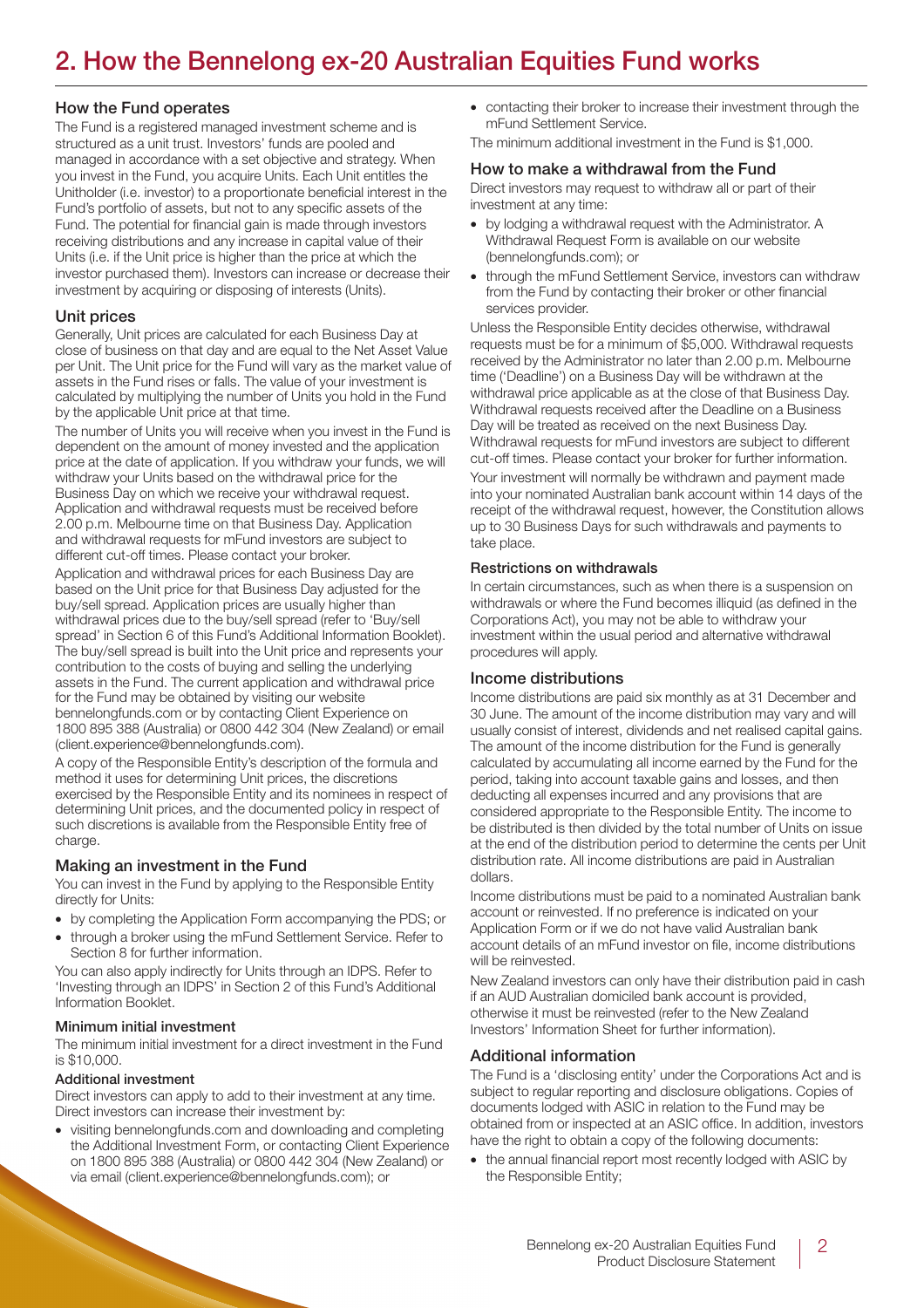## **2. How the Bennelong ex-20 Australian Equities Fund works (continued)**

- any half-yearly financial report lodged with ASIC after the lodgement of that annual financial report and before the date of this PDS; and
- any continuous disclosure notices given by the Fund after lodgement of that annual financial report and before the date of this PDS.

**about AML/CTF obligations, withdrawal restrictions, through an IDPS, authorised agent and related party arrangements before making a decision. Go to Section 2 of the Fund's Additional Information Booklet (available at between the time you read this PDS and the day you**

## **3. Benefits of investing in the Bennelong ex-20 Australian Equities Fund**

## **Summary of significant features and benefits of the Bennelong ex-20 Australian Equities Fund**

#### **Significant features**

#### **Investment objective**

The Fund's objective is to outperform the Benchmark (as defined below) by 4% per annum after fees, on a rolling three-year basis. Our investment team aims to achieve this goal by actively managing a portfolio of primarily Australian shares and generating a combination of capital growth and income.

#### **Fund strategy**

The portfolio comprises stocks purchased primarily from, but not limited to, the S&P/ASX 300 Index (but excluding those stocks in the S&P/ASX 20 Index). The Fund may invest in securities expected to be listed on the ASX except those expected to be included in the S&P/ASX 20 Index upon listing. The Fund may also invest in securities listed, or expected to be listed, on other exchanges where such securities relate to ASX-listed securities. Derivative instruments may be used to replicate underlying positions on a temporary basis and hedge market and company-specific risks. The Fund cannot purchase stocks that are in the S&P/ASX 20 Index. However, when a stock that is held within the Fund moves into the S&P/ASX 20 Index, that stock may continue to be held for so long as deemed appropriate. The investment team will use its discretion in selling down that stock, having regard to the best interests of unitholders. In this way, the Fund may hold stocks in the S&P/ASX 20 Index from time to time.

#### **Benchmark**

The return on the S&P/ASX 300 Accumulation Index excluding constituents that are also members of the S&P/ASX 20 Index.

#### **Number of stocks**

The Fund typically holds between 20-50 stocks.

#### **Risk profile**

The Fund is suited to growth investors (five years plus).

#### **Currency**

The Fund's currency is in Australian dollars.

## **Minimum suggested investment timeframe** Five years.

### **Fund performance**

The Fund's performance is available on our website (bennelongfunds.com).

#### **Maximum active position**

The maximum active position (portfolio weight less index weight) of an individual stock is +/-10%. Up to an additional 2% is allowed due to market movements.

#### **Significant benefits**

The significant benefits of investing in the Fund are:

- access to a share portfolio that aims to consistently deliver above-benchmark returns over the medium to long term;
- investing with a quality team of highly experienced investment professionals who undertake comprehensive ongoing research to assess the earnings prospects and relative valuations of the stocks in their investment universe;
- regular reporting including monthly unitholder statements, half-yearly income distribution statements and annual tax statements; and
- easy access to your investment information.

**You should read the important additional information about 'Benefits of investing in the Fund' before making a decision. Go to Section 3 of the Fund's Additional Information Booklet (available at bennelongfunds.com). The material relating to the features and benefits of the Fund, as well as the general benefits of investing in a time you read this PDS and the day you acquire the product.**

## **4. Risks of managed investment schemes**

All investments carry risks. Different investment strategies may carry different levels of risks depending on the assets that make up that strategy. Assets with the highest long-term returns may have the highest level of short-term risks.

The risks specific to the Fund are outlined below. The Fund invests predominantly in Australian shares, a growth asset class which is susceptible to short-term volatility. No guarantee is provided on the performance of the Fund, that distributions will be made or that the capital value of an investment in the Fund will increase or be maintained.

## **Market risk**

Past performance is not a reliable indicator of future performance. The investments of the Fund largely comprise exchange traded shares and related securities, the ownership of which carries an inherent risk element. Unit prices reflect the market value of the assets of the Fund and consequently may rise and fall in line with market variations.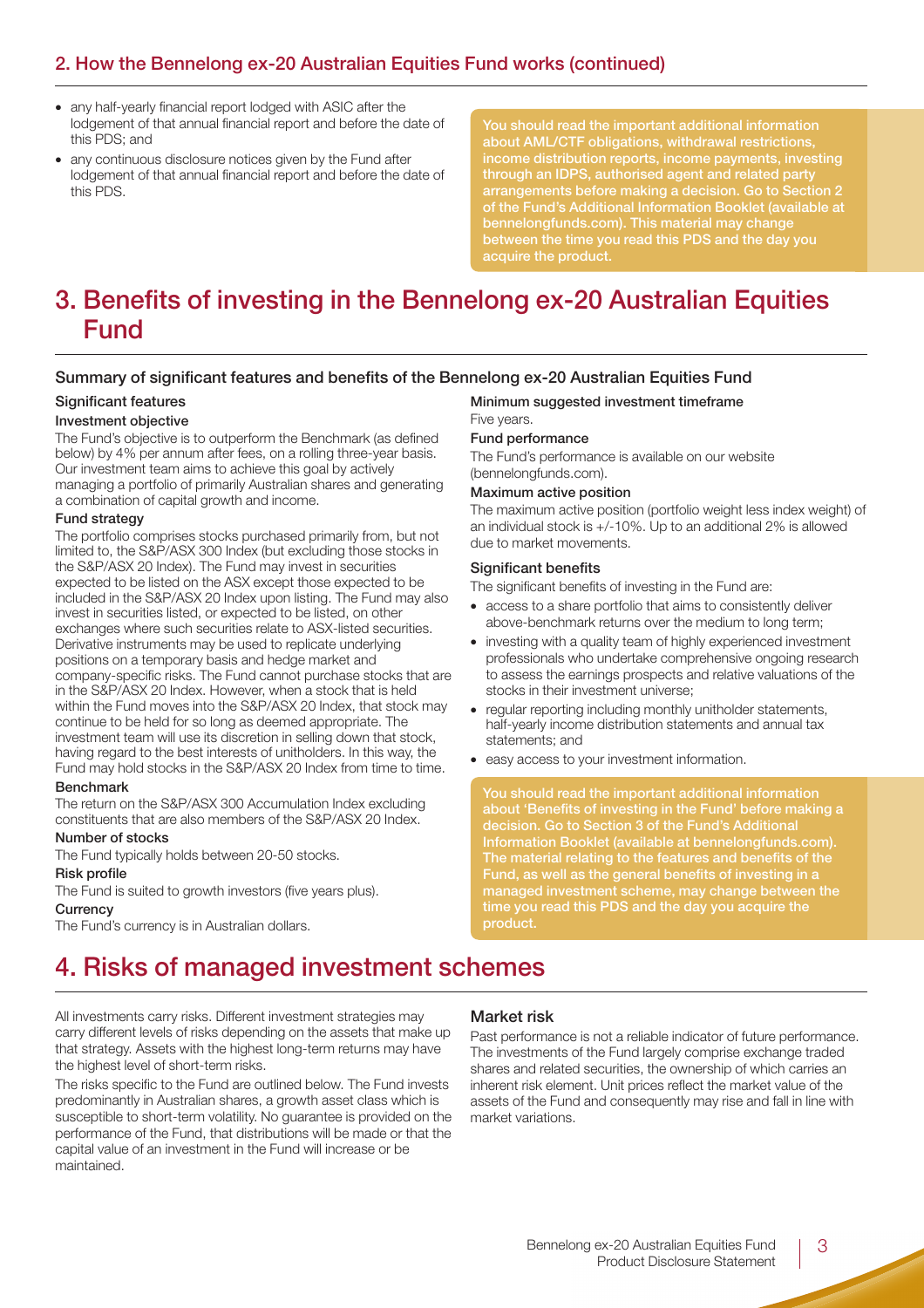### **Macro-economic risks**

The general state of the Australian and international economies as well as changes in taxation policy, monetary policy, interest rates, currency exchange rates and statutory requirements are some of the factors which may influence the progress of financial markets and individual companies.

#### **Company-specific risks**

The progress of individual companies may be affected by changes in factors such as the competitive environment in which they operate, regulation, technology, personnel and consumer preferences.

## **Operational risks**

The custody and investment administration of the Fund has been outsourced to Citigroup Pty Limited (Australian Financial Services Licence No.238098). The Responsible Entity is satisfied that Citigroup Pty Limited has in place adequate internal controls for its custody and investment administration operations. However, there still may be breakdowns in operations and procedures that cannot be prevented.

## **Liquidity risk**

Some investments of the Fund, especially those of companies which have a smaller total market capitalisation, or where the Fund has a large holding in the company, may be thinly traded or less liquid and therefore may have to be sold at a discount from current market prices, or sold in small lots over an extended period of time.

## **Derivative risk**

Any derivative investment undertaken by the Fund will be by way of exchange traded derivatives. The use of exchange traded derivatives may have a negative impact on the Fund where there is an adverse movement in the underlying asset on which a derivative is based or where a derivative position is difficult or costly to reverse or maintain. The Responsible Entity recognises there are significant risks associated with the investment in derivatives that may be undertaken by the Fund. Investment in derivatives is primarily undertaken for the purpose of managing market risk and company specific risk and to achieve the desired investment exposure to assets or securities on a temporary basis without buying or selling the underlying assets or securities. In all cases there will be cash and/or underlying assets available to meet the exposure positions of the derivative instruments.

## **Regulatory risks**

All investments carry the risk that their value may be affected by changes in laws, especially taxation laws.

## **Borrowings**

The Constitution of the Fund provides that the Responsible Entity may undertake borrowings on behalf of the Fund. However, the Responsible Entity does not intend to borrow on behalf of the Fund.

### **Compensation fee structure risk**

The Responsible Entity and Investment Manager may receive compensation based on the performance of the investments of the Fund. These arrangements may create an incentive for the Investment Manager to make more speculative or higher risk investments than might otherwise be the case.

## **Concentration risk**

The Fund's typical portfolio holdings of 20 to 50 stocks represents high investment concentration. The lower the number of stocks, the higher the concentration and, in turn, the higher the potential volatility.

### **Force majeure risks**

Circumstances beyond our reasonable control may impact the operation, administration and performance of the Fund. Those include industrial disputes, failure of a securities exchange, fires, floods, hurricanes, earthquakes, wars, strikes and acts of terrorism, governmental pre-emption in connection with an emergency of state and pandemics.

### **General risks**

The key risks of investing in managed investment schemes include:

- the value of investments will vary;
- the level of returns will vary and future returns will differ from past returns;
- returns are not guaranteed and investors may lose some of their money;
- laws affecting registered managed investment schemes may change in the future; and
- the relevant level of risk for each investor will vary depending on a range of factors including their age, investment timeframe, other investments and individual risk tolerance.

For further information about risks associated with investing in managed investment schemes, please go to ASIC's MoneySmart website (moneysmart.gov.au).

## **5. How we invest your money**

**Warning: Prior to making an investment in the Fund, you should consider the information detailed below on the likely investment return, the risk level of the Fund, and your required investment timeframe to ensure it is appropriate for your needs and circumstances**.

## **Fund's investment objective**

The Fund's investment objective is to grow the value of your investment over the long term via a combination of capital growth and income. We aim to achieve this by:

- investing in a diversified portfolio of primarily Australian shares; and
- providing a total return that exceeds the return of the Benchmark by 4% per annum after fees, measured on a rolling three-year basis.

## **Time horizon**

The Fund is managed with the intention of generating returns over the longer term. The minimum suggested timeframe for an investment in the Fund is five years.

## **Fund suitability**

The Fund is suitable for investors who:

- are primarily seeking capital growth from a portfolio of Australian stocks;
- are seeking some income via dividends and franking credits; and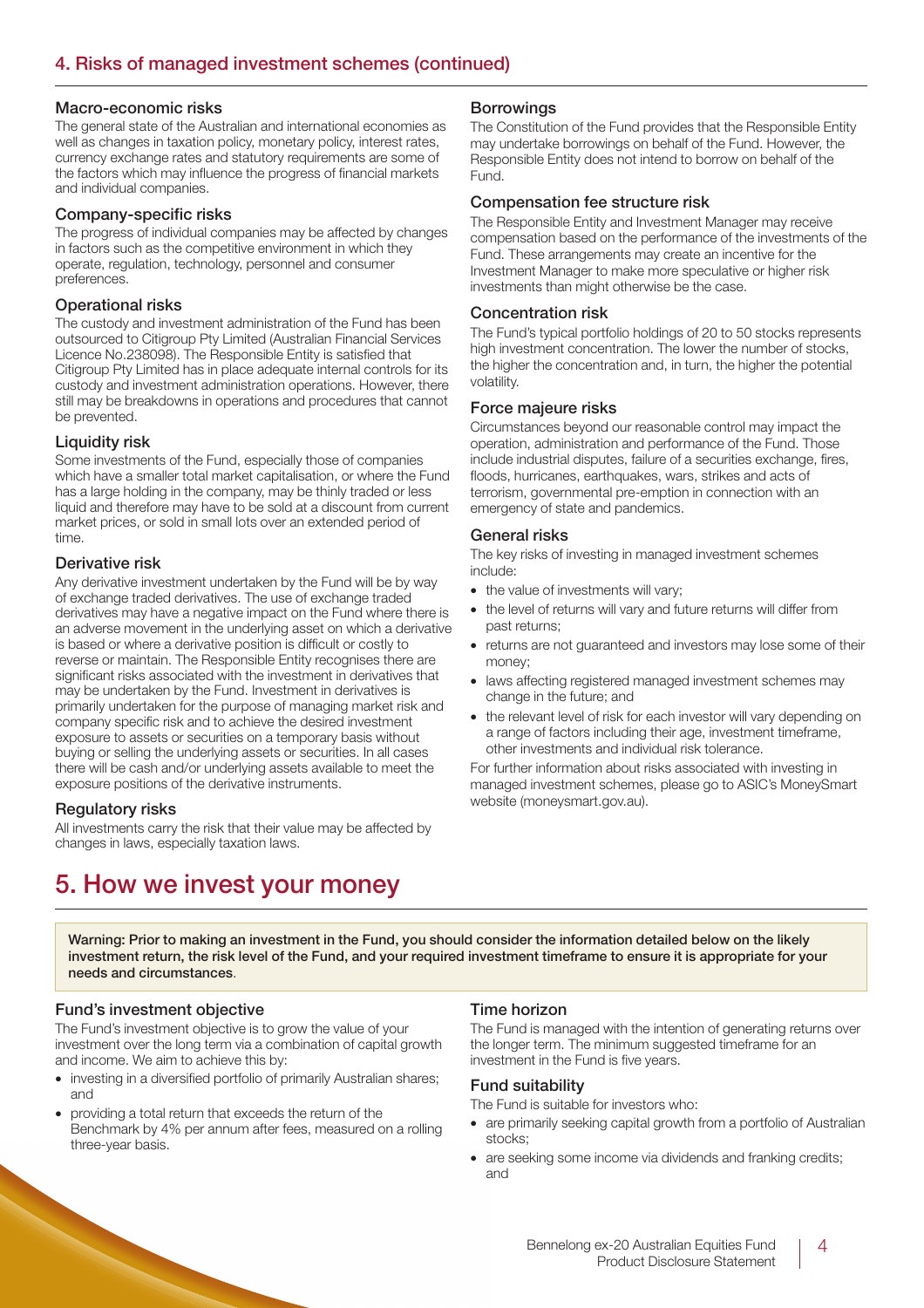• have a high tolerance for risk.

## **Asset classes and strategic asset allocation**

The Fund can invest in the following asset classes:

- equities: 90 100%;
- cash: 0 10%; and
- derivatives: 0 10% used to replicate underlying positions on a temporary basis and hedge market and company-specific risks.

#### **Risk level**

The Fund has a high risk level.

#### **Changes to the Fund**

Subject to the Constitution of the Fund and the Corporations Act, the Responsible Entity may, at its discretion, add to or close the Fund that is currently offered or change the rules that govern the Fund. The investment objectives and strategies may be altered by agreement between the Responsible Entity and the Investment Manager. You will be provided with notice of any such changes in accordance with the Corporations Act.

**about investment guidelines and policy and labour considerations before making a decision. Go to Section 5 of the Fund's Additional Information Booklet (available at bennelongfunds.com). This material may change between the time you read this PDS and the day you acquire the product.**

## **6. Fees and costs**

#### **DID YOU KNOW?**

**Small differences in both investment performance and fees and costs can have a substantial impact on your long-term returns. For example, total annual fees and costs of 2% of your account balance rather than 1% could reduce your final return by up to 20% over a 30-year period (for example, reduce it from \$100,000 to \$80,000).**

**You should consider whether features such as superior investment performance or the provision of better member services justify higher fees and costs.**

**You may be able to negotiate to pay lower contribution fees and management costs where applicable. Ask the Fund or your financial adviser.**

#### **TO FIND OUT MORE**

**If you would like to find out more, or see the impact of the fees based on your own circumstances, the Australian Securities and Investments Commission ('ASIC') website (moneysmart.gov.au) has a managed funds fee calculator to help you check out different fee options.**

The table below shows fees and other costs that you may be charged. These fees and costs will be deducted from the Fund assets as a whole.

You should read all the information about fees and costs because it is important to understand their impact on your investment. The information in the table below can be used to compare costs between different simple managed investment schemes. ASIC Class Order [CO 14/1252] applies to this PDS.

| Type of fee or cost                              | <b>Amount</b>                                                                                                      |  |  |  |
|--------------------------------------------------|--------------------------------------------------------------------------------------------------------------------|--|--|--|
| Fees when your money moves in or out of the Fund |                                                                                                                    |  |  |  |
| Establishment fee                                | Nil                                                                                                                |  |  |  |
| Contribution fee                                 | Nil                                                                                                                |  |  |  |
| Withdrawal fee                                   | Nil                                                                                                                |  |  |  |
| Exit fee                                         | Nil                                                                                                                |  |  |  |
| Management costs*                                |                                                                                                                    |  |  |  |
| Fees and costs for managing your investment      |                                                                                                                    |  |  |  |
| Management Fee                                   | 0.95% p.a. (including GST net of reduced input tax credits) of the Net Asset Value of the Fund.                    |  |  |  |
| Performance Fee!                                 | Estimated to be 0.64% p.a. (including GST net of reduced input tax credits) of the Net Asset Value of the<br>Fund. |  |  |  |
| Expenses <sup>#</sup>                            | Estimated to be 0.03% p.a. (including GST net of reduced input tax credits) of the Net Asset Value of the<br>Fund. |  |  |  |
| Indirect costs <sup>^</sup>                      | Estimated to be 0% p.a. of the Net Asset Value of the Fund.                                                        |  |  |  |

Management costs can be negotiated with wholesale clients. Management costs do not include the Fund's transactional and operational costs recovered via the buy/sell spread. See 'buy/sell spread' on page 2 under 'Unit prices'.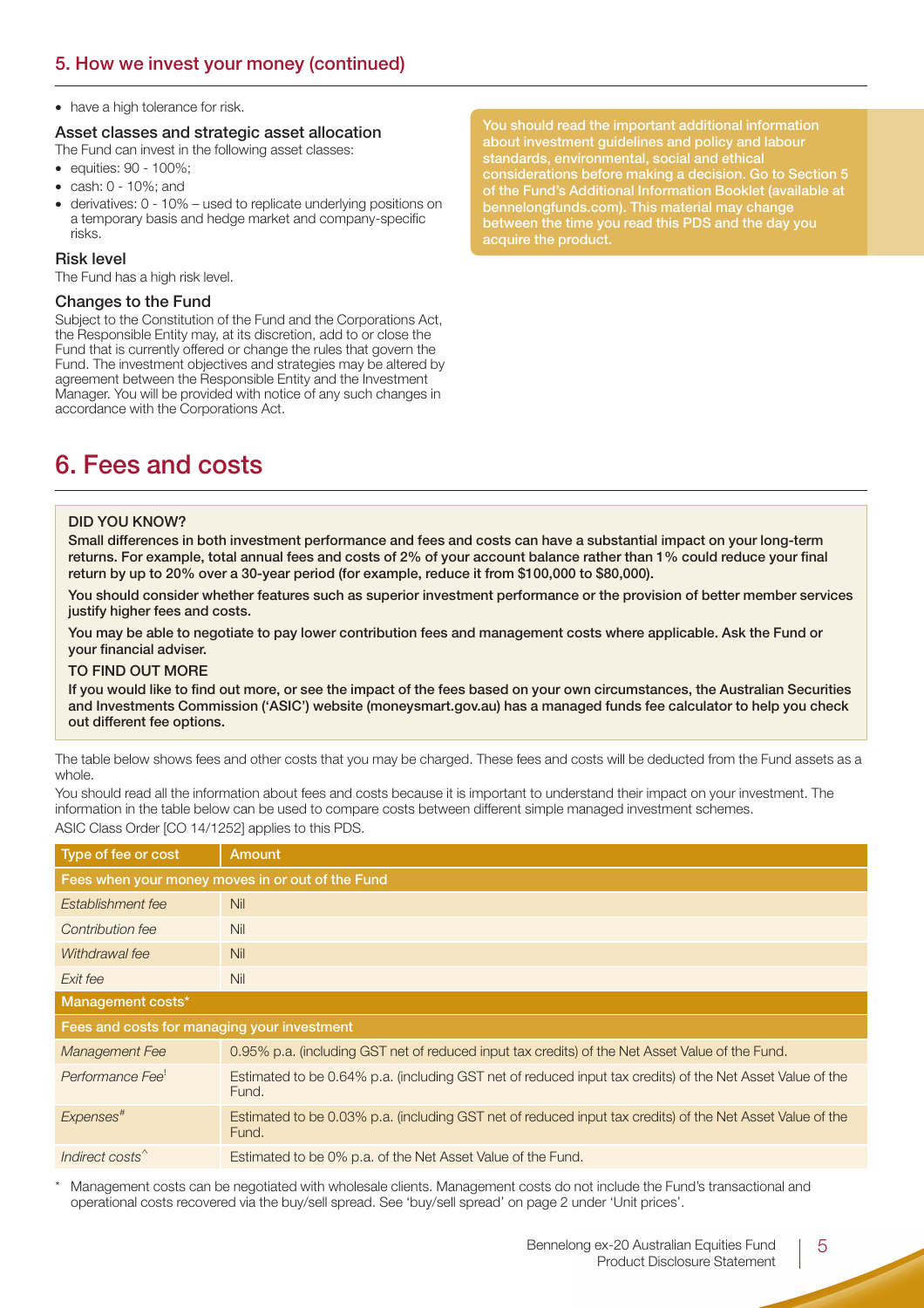## **6. Fees and costs (continued)**

- ! The Performance Fee is 15% (including GST net of reduced input tax credits) of any amount by which the investment return of the Fund (before payment of the Management Fee) is greater than the return generated by the Benchmark. The Performance Fee in the fee table above is an estimate of typical ongoing Performance Fees payable in the current and future financial years. Please note the Performance Fee payable in future years may be higher than the estimate above in periods of strong performance by the Fund.
- Expenses of the Fund are capped at 0.05% (including GST net of reduced input tax credits) of the Net Asset Value of the Fund. The expenses cap also includes transactional and operational costs (excluding brokerage). For further information please refer to the explanation of fees and costs below and in the Additional Information Booklet. In the unlikely event that expenses exceed 0.05%p.a., any higher amount will be borne by the Responsible Entity without being charged to investors. However, the Responsible Entity reserves the right to defer the recovery of any expenses incurred in any year to a later year provided that the expense recovery in any later year does not exceed 0.05% p.a. of the Net Asset Value of the Fund. Please refer to the Additional Information Booklet for further information.
- The estimate of indirect costs is based on the indirect costs incurred for the 12 months to 30 June 2020, as a percentage of the average Net Asset Value of the Fund during that period.

Additional fees may be payable to your financial adviser, broker or other ASX approved participant. See the boxed content in bold on page 6 of this PDS.

#### **Example of annual fees and costs for the Fund**

The table below gives an example of how the fees and costs in the Fund can affect your investment over a one-year period. You should use this table to compare this product with other managed investment products.

| <b>Example</b>                  | <b>Amount</b>                              | Balance of \$50,000 with a contribution of \$5,000<br>during the year                                                                                                                                                     |
|---------------------------------|--------------------------------------------|---------------------------------------------------------------------------------------------------------------------------------------------------------------------------------------------------------------------------|
| <b>Contribution fees</b>        | <b>Nil</b>                                 | For every additional \$5,000 you put in, you will be<br>charged nil.                                                                                                                                                      |
| <b>PLUS</b><br>Management costs | 0.98% p.a. of Net Asset Value <sup>^</sup> | And, for every \$50,000 you have in the Fund you will be<br>charged \$490*# each year.                                                                                                                                    |
| <b>EQUALS</b><br>Cost of Fund   |                                            | If you had an investment of \$50,000 at the beginning of<br>the year and you put in an additional \$5,000 during that<br>year, you would be charged fees of \$490*.<br>What it costs you will also depend on the fees you |
|                                 |                                            | negotiate with the Fund or financial adviser.                                                                                                                                                                             |

- 0.98% is the indirect cost ratio of the Fund, which is quoted inclusive of GST net of reduced input tax credits. It is an estimate based on the total management costs (which does not include transactional and operational costs recovered via the buy/sell spread) deducted from the Fund in the previous financial year and is represented as a percentage of the average Net Asset Value of the Fund. Please note that the indirect cost ratio is not a typical ongoing figure as it is an estimate based on the previous financial year and therefore there may be differences with the fees indicated in the previous table. The total management costs figure in the above fee example is less than the sum of the management costs in the fee table on the previous page due to the performance fee for the previous financial year, which was less than the estimated ongoing performance fee.
- Assumes the additional \$5,000 was invested at the end of the year. If it is assumed the additional \$5,000 was invested at the beginning of the year, the management costs would be \$539 (\$55,000 x 0.98%). Please note this is an example only as the actual investment balance of your holding will vary on a daily basis.
- Additional fees and costs may apply. Please refer to the explanation of 'buy/sell spread' on page 2 under 'Unit prices'.

Note that Government fees, duties and bank charges may also apply to investments and withdrawals.

**Warning: Additional fees may be paid to a financial adviser if an investor consulted a financial adviser. Where an investor receives financial advice, investors should refer to their Statement of Advice or their adviser's Financial Services Guide for full details of these fees. The Responsible Entity does not charge additional fees to investors that invest via the mFund Settlement Service. However, additional fees may be payable to an investor's broker or other ASX approved participants for facilitating an investment or withdrawal in the Fund using the mFund Settlement Service. Investors should consider their broker's Financial Services Guide for further information.**

#### **Fee changes**

The Constitution of the Fund sets out the fees and expenses payable by the Fund. The Constitution of the Fund permits higher Management Fees and Performance Fees to be charged. The Responsible Entity can change the amount of fees without your consent, as long as it does not exceed the amount of fees permitted under the Constitution of the Fund. The actual Performance Fees, expenses and indirect costs may be different to those in the fee table. You will be given written notice of any variation of fees charged by the Fund in accordance with the Corporations Act (for example, where there is an increase in Management Fees, Performance Fee, or charges, you will be notified 30 days before the increase takes effect). Fund expenses are recoverable from the Fund subject to a cap of 0.05% of the

Net Asset Value of the Fund per annum. Changes to expenses within the cap, indirect costs, transactional and operational costs and the buy/sell spread do not require prior notice to investors.

#### **Fee calculators**

ASIC provides a fee calculator on its MoneySmart website (moneysmart.gov.au) which can be used to calculate the effect of fees and costs on your investment in the Fund.

**about 'Fees and costs' before making a decision. Go to Section 6 of the Fund's Additional Information Booklet (available at bennelongfunds.com). The material relating to fees and costs may change between the time you read this PDS and the day you acquire the product.**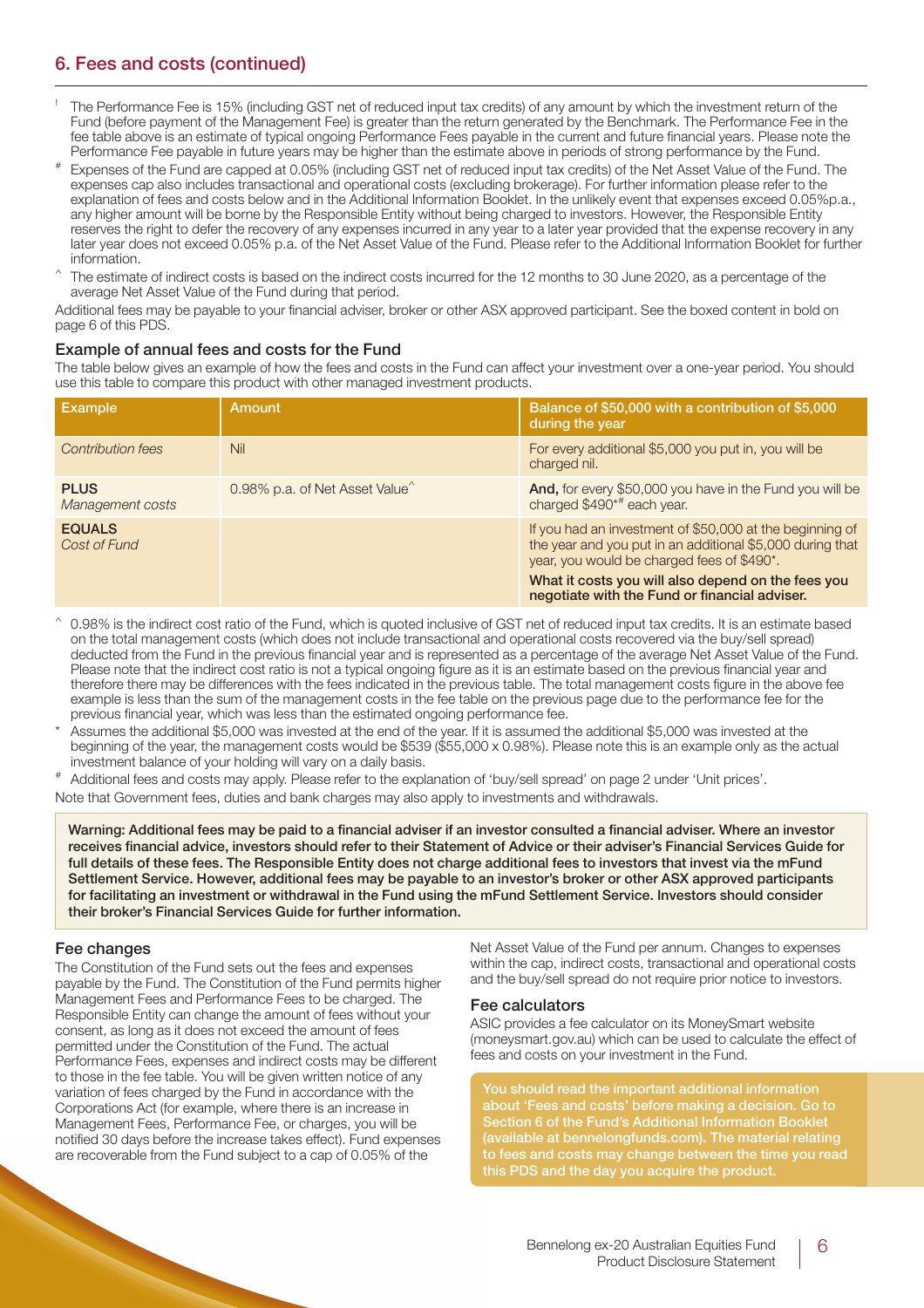**Warning: Investing in a registered managed investment scheme is likely to have tax consequences and we strongly advise that you seek professional advice before investing in the Fund.**

Registered managed investment schemes do not pay tax on behalf of investors, and investors are assessed for tax on any income and capital gains generated by the scheme.

## **8. How to apply**

#### **Application process**

- **1.** Read this PDS together with the Additional Information Booklet which is available on our website (bennelongfunds.com). If you are not investing through the mFund Settlement Service, proceed to steps 3 and 4. Otherwise proceed to step 2 only.
- **2.** If you are investing through the mFund Settlement Service, contact and instruct your broker to purchase Units in the Fund on your behalf using the mFund Settlement Service. All money payable should be paid directly to your broker. Please contact your broker for details in relation to cut-off times for mFund applications. Items 3 and 4 below do not apply to you.
- **3.** If you are not investing through the mFund Settlement Service, you can either:
	- a) apply online at bennelongfunds.com. Please refer to the Additional Information Booklet for further details on this process; or
	- b) complete the Fund's Application Form accompanying this PDS which is also available on our website (bennelongfunds.com). To request a copy of the Application Form free of charge, please contact Client Experience on 1800 895 388 (Australia) or 0800 442 304 (New Zealand) or email (client.experience@bennelongfunds.com).

You can invest in the Fund via **Direct credit**. For payments by direct credit please make a transfer to the Custodian's bank account:

> Bank: Citibank NA, Australia BSB No.: 242 000 Account No.: 200562003 Account name: Bennelong Applications Account Deposit reference: Please include the investor's name

**4.** Please send the completed Application Form to:

Bennelong Funds Management Ltd C/- Citi Unit Registry Australia GPO Box 764 Melbourne VIC 3001 Australia

The investment amount and the Application Form must be received no later than the Deadline (2.00 p.m. Melbourne time) on a Business Day and Units will be issued at the application price applicable as at the close of that Business Day.

**Note**: the following minimum investment amounts apply to your investment in the Fund:

| • minimum initial investment amount:    | \$10,000:    |
|-----------------------------------------|--------------|
| • minimum additional investment amount: | \$1,000; and |
| • minimum withdrawal amount:            | \$5.000.     |

## **Cooling-off period**

A 14-day cooling-off period applies during which you may change your mind about your investment and request the return of your money in writing. Generally, the cooling-off period runs for 14 days from the earlier of the time you receive confirmation of your investment, or the end of the fifth day after your Units are issued.

**(available at bennelongfunds.com). The material relating to taxation may change between the time you read this PDS and the day you acquire the product.**

Cooling-off rights will not apply in certain limited situations (e.g. if the issue is made under a distribution reinvestment plan) and cease to apply if you choose to exercise your rights and powers as an investor of the Fund. Cooling-off rights also do not apply to wholesale clients who invest in the Fund.

The amount refunded to you is the value of your investment at the application price on the day we receive your cooling-off notification (before the Deadline on that Business Day). This is adjusted for applicable taxes and reasonable administrative and transaction costs incurred between the date of the application and the date of withdrawal.

No cooling-off rights apply in respect of any investment acquired through an IDPS. However, indirect investors should contact their operator and read the operator's offer document for their cooling-off rights in relation to their investment in the IDPS.

#### **Complaints resolution**

BFML has an established complaints handling process and aims to properly consider and resolve all complaints within 30 days. If you have a complaint about your investment, please contact us in writing or by telephone using the details below:

#### **Complaints Officer**

Bennelong Funds Management Ltd Bennelong House Level 1, 9 Queen Street Melbourne Vic 3000 **Email:** complaints.officer@bennelongfunds.com **Tel:** 1800 895 388 (Australia) or 0800 442 304 (New Zealand)

If an issue has not been resolved to your satisfaction, you can lodge a complaint with the Australian Financial Complaints Authority ('AFCA'). AFCA provides fair and independent financial services complaint resolution that is free to consumers.

#### **Web**: afca.org.au

**Email**: info@afca.org.au **Tel**: 1800 931 678

In writing to**: Australian Financial Complaints Authority** GPO Box 3 Melbourne VIC 3001

**the Application process and the mFund Settlement Service before making a decision. Go to Section 8 of the Fund's Additional Information Booklet (available at bennelongfunds.com). The material relating to the Application process and the mFund Settlement Service may change between the time when you read the PDS and the day when you acquire the product.**